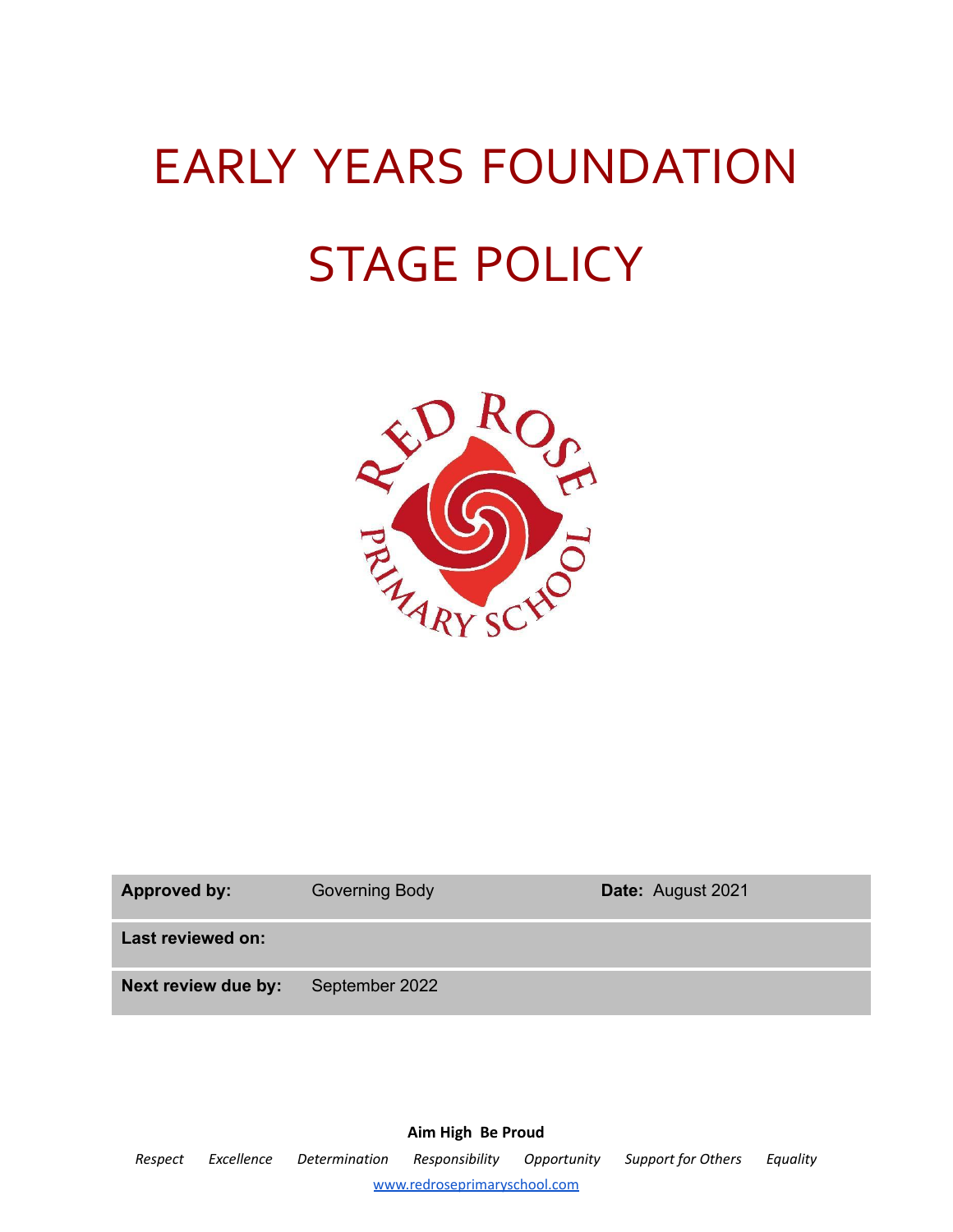

## INTRODUCTION

*"Every child deserves the best possible start in life and the support that enables them to fulfil their potential. Children develop quickly in the early years and a child's experiences between birth and age five have a major impact on their future life chances. A secure, safe and happy childhood is important in its own right." Statutory framework for the early years foundation stage, Department for Education 2021*

*EYFS Framework (DfE 2021)*

# **1. Intent**

At Red Rose Primary School, we provide our children with a curriculum that is designed to be flexible, engaging and exciting so that their unique needs and interests are embraced. Every child is an exceptional individual and we celebrate and respect differences within our school community. The ability to learn is underpinned by the teaching of basic skills, knowledge and values that equips our children for their future successes. Language development is at the core of our curriculum. Resources, planning and adult interactions ensure the development of our children's language and vocabulary. We inspire our children to become self assured, happy individuals, ready to reach their full potential in an ever-changing world. Our EYFS curriculum is driven to: recognise children's prior learning and experiences which have been influenced by their home and community and provide first hand learning experiences which make our curriculum purposeful and relevant. Children are encouraged to be independent in their learning, with adults facilitating as required. Throughout Reception, children will have opportunities to develop their social skills and form positive relationships with peers and adults alike. They develop skills in turn-taking & sharing and are given opportunities to practise these skills in a safe and nurturing environment. Our curriculum enhancements such as Forest School equip our children to become resilient and creative, critical thinkers.

# **2. Implementation (Structure of the EYFS)**

The Early Years framework sets the standards that all early years providers must meet to ensure that children learn and develop well and are kept healthy and safe. It promotes teaching and learning to ensure children's 'school readiness' and gives children the broad range of knowledge and skills that provide the right foundation for good future progress through school and life. The Foundation Stage policy at Red Rose Primary school applies to all children joining us from the ages of 4, 5 and 6 years old, where appropriate. We currently do not have our own nursery but work closely with other local providers.

Our Early Years Foundation Stage comprises of two classes; the Sunshine class and Sunbeam class. To ensure best practice and continuity our Foundation Stage classes work together and share planning, activities and an outdoor learning environment.

## **2.1 Inclusion**

Our school core values, as well as that of the Foundation Stage, embrace inclusion. We recognise and respect the abilities and strengths of our children at all levels of development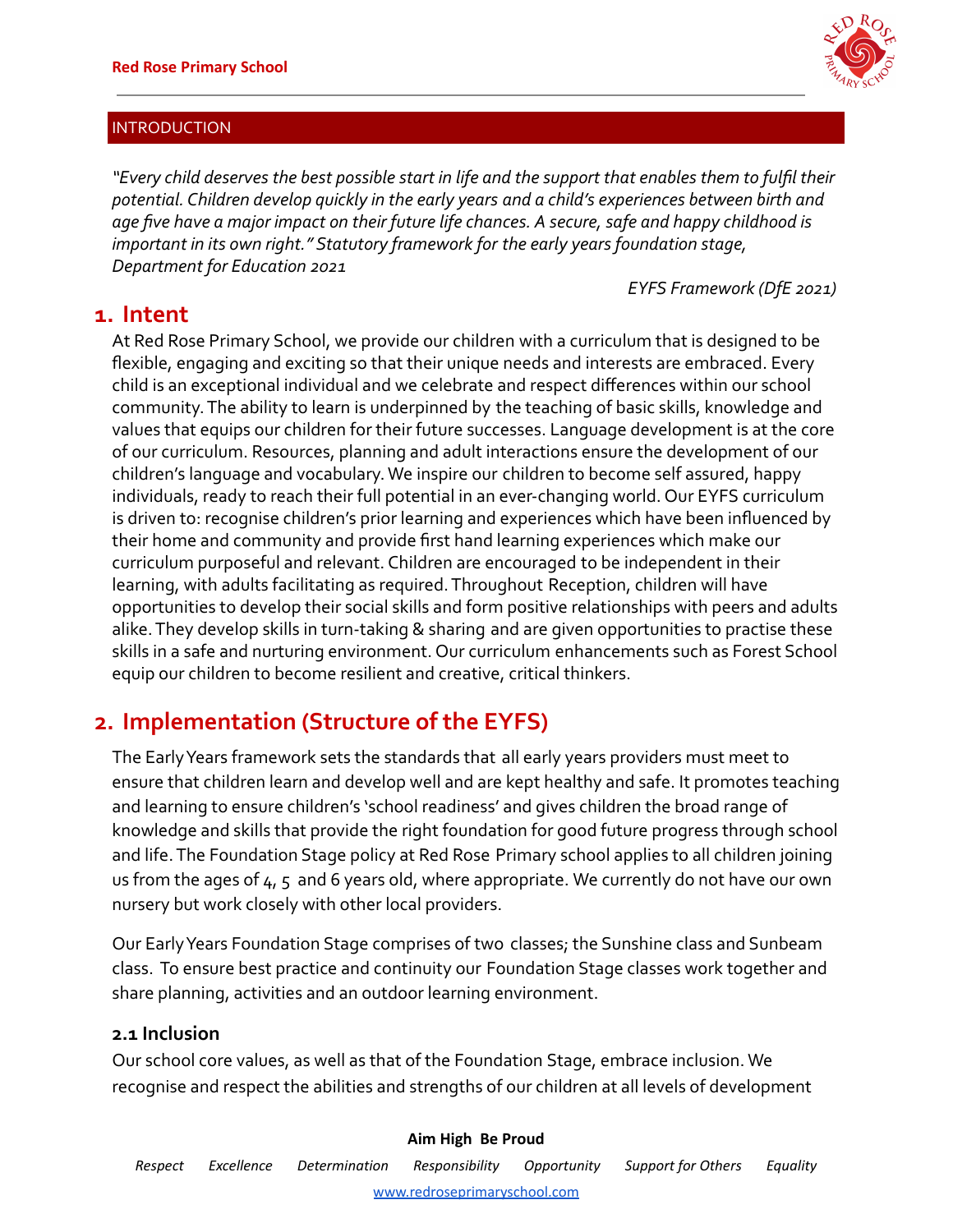

and the wealth of knowledge and experience that they bring from their differing backgrounds and cultures.

In the EYFS we set realistic and challenging expectations that meet the needs of our children. We aim to ensure that most achieve the Early Learning Goals by the end of the EYFS. Some children progress beyond this point. We achieve this by planning to meet the needs of different groups: boys and girls, children with special educational needs, children who are more able or who may be gifted and talented in one or more areas, children with disabilities, children born at different times of the year, children in receipt of free school meals, children from all social and cultural backgrounds, children of different ethnic groups and those from diverse linguistic backgrounds.

We meet the needs of all our children through:

- planning opportunities that build upon and extend children's knowledge, experience and interests, and develop their self esteem and confidence;
- using a wide range of teaching strategies based on children's learning needs;
- providing a wide range of opportunities to motivate and support children and to help them to learn effectively;
- providing a safe and supportive learning environment in which the contribution of all children is valued;
- using resources which reflect diversity and are free from discrimination and stereotyping;
- providing challenging activities for all children and for those whose ability and understanding are advanced;
- monitoring children's progress and taking action to provide support as necessary.

Where a specific need is suspected we will liaise with the Special Educational Needs co-ordinator and seek advice from outside agencies, such as the speech and language service, the educational psychologist and the movement team amongst others.

# **3. Legislation**

This policy is based on requirements set out in the [statutory framework for the Early Years](https://assets.publishing.service.gov.uk/government/uploads/system/uploads/attachment_data/file/596629/EYFS_STATUTORY_FRAMEWORK_2017.pdf) [Foundation Stage \(EYFS\)](https://assets.publishing.service.gov.uk/government/uploads/system/uploads/attachment_data/file/596629/EYFS_STATUTORY_FRAMEWORK_2017.pdf) that applies from September 2021.

# **4. Learning and Development**

# **4.1 Curriculum**

At Red Rose Primary School, we recognise that children learn and develop in different ways and at different rates. We follow the curriculum as outlined in the Early Years Foundation Stage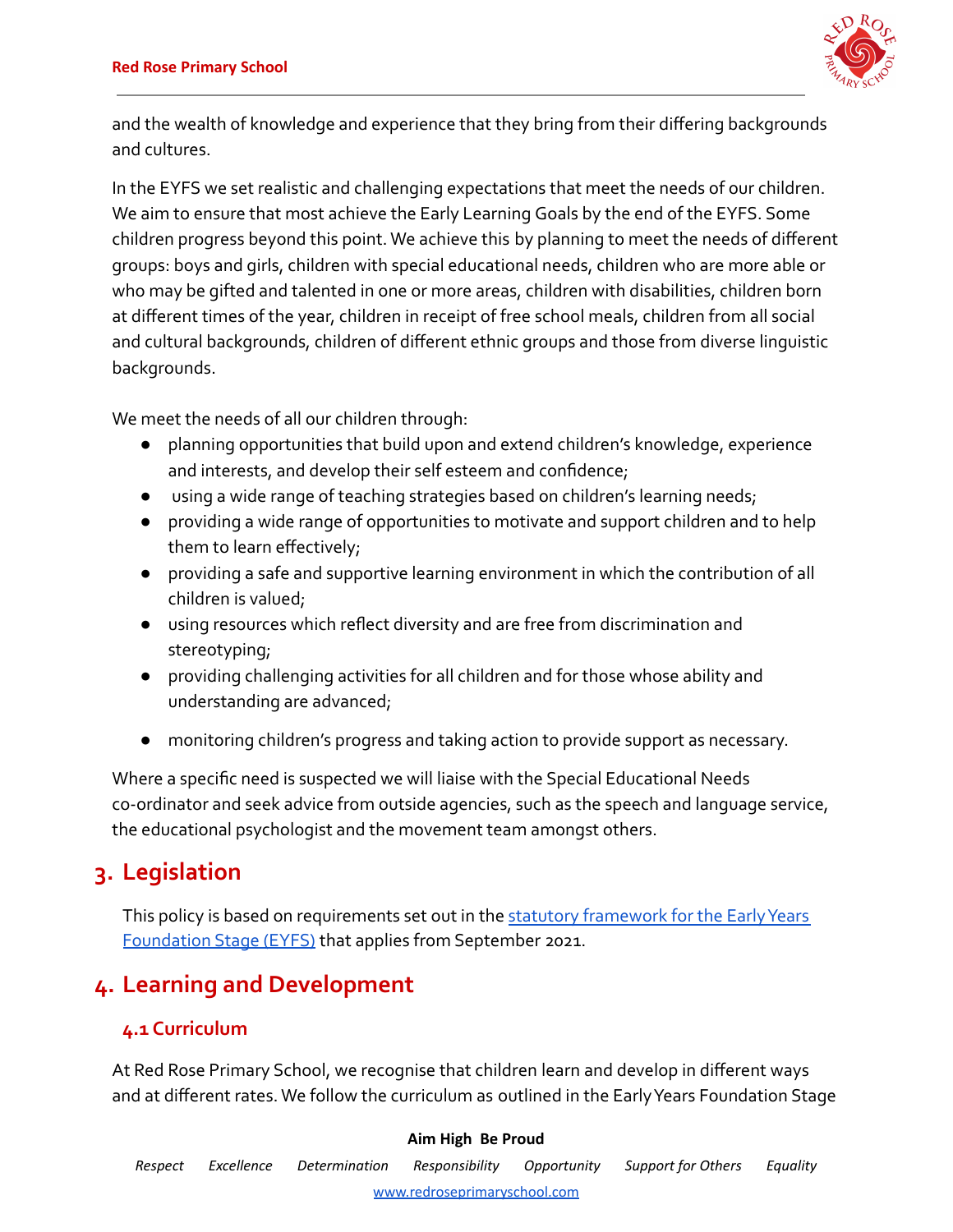

(EYFS) document. This framework defines what we teach and we use the Development Matters guidance to support our curriculum.

The EYFS framework includes seven areas of learning and development, all of which are seen as important and interconnected. Three of the areas are referred to as the Prime areas. These are particularly important for building a foundation for igniting children's curiosity and enthusiasm for learning, forming relationships and thriving *EYFS Framework (DfE 2021)*

The prime areas are;

| <b>Communication and Language</b>                 | Listening Attention and Understanding<br>Speaking                        |
|---------------------------------------------------|--------------------------------------------------------------------------|
| <b>Personal, Social and Emotional Development</b> | Self Regulation<br><b>Managing Self</b><br><b>Building Relationships</b> |
| <b>Physical Development</b>                       | <b>Fine Motor</b><br><b>Gross Motor</b>                                  |

The Prime areas are strengthened and applied through the further four areas which are referred to as the Specific areas.

| Literacy                          | Comprehension<br><b>Word Reading</b><br>Writing             |
|-----------------------------------|-------------------------------------------------------------|
| <b>Mathematics</b>                | <b>Numbers</b><br><b>Numerical Patterns</b>                 |
| <b>Understanding the World</b>    | Past and Present<br>People, Cultures and Communities        |
| <b>Expressive Arts and Design</b> | Creating with Materials<br>Being Imaginative and Expressive |

We enrich the Early Years framework with our 'Red Rose' curriculum to enhance the experience and opportunities available to the children. This includes special events and celebrations, memorable experiences, themes selected to drive the curriculum and the PSHE Jigsaw scheme. Our teaching of synthetic phonics is based on the Floppy Phonics scheme and our teaching of mathematics is guided by the White Rose Maths.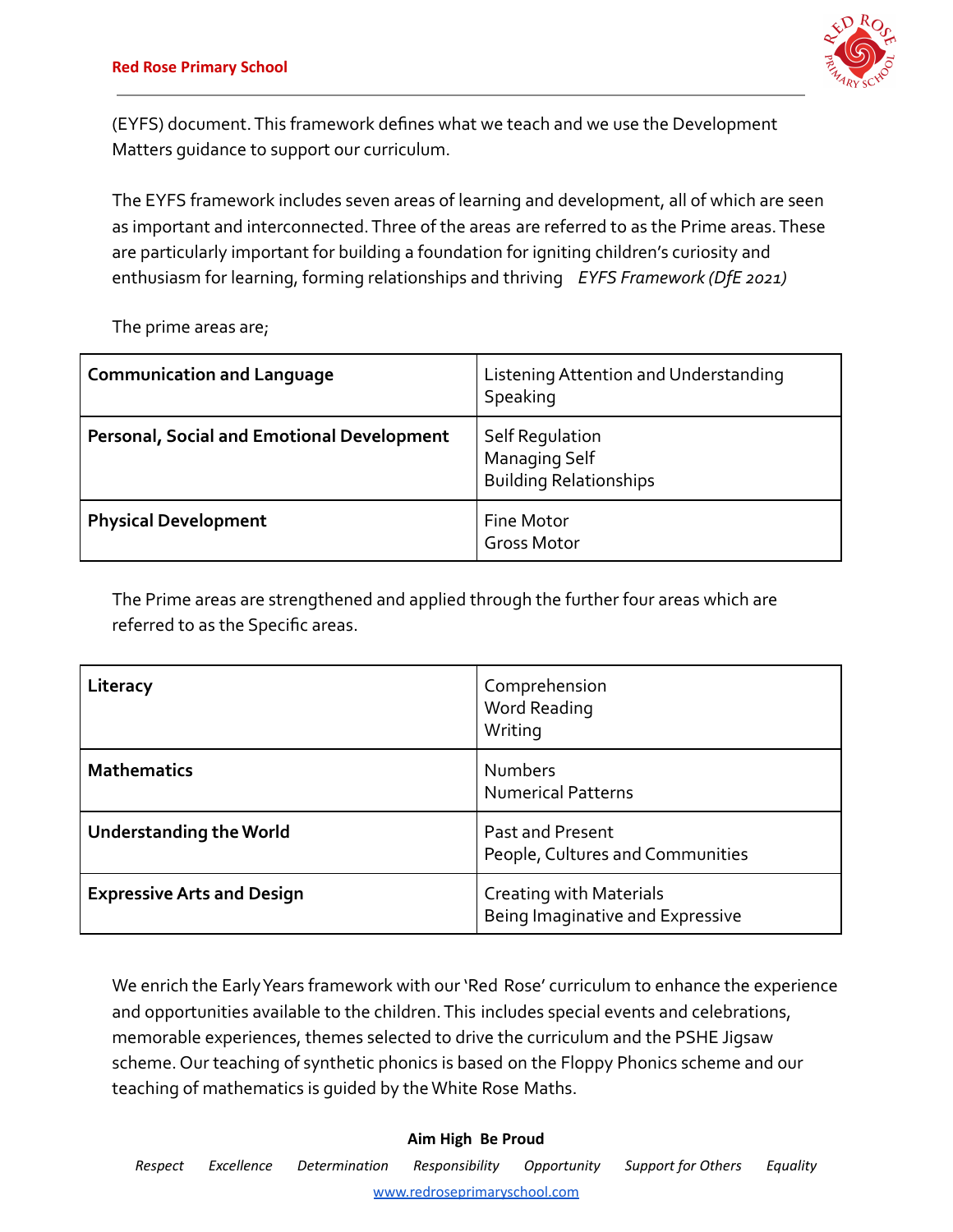

We make optimum use of the local community as an educational resource, taking the children on a variety of trips throughout the year; The carefully planned curriculum helps children secure the Early Learning Goals (ELG) and achieve a Good Level of Development (GLD) by the end of Foundation Stage; extending into National Curriculum for Key Stage 1 where appropriate.

# **4.2 Characteristics of Effective Learning**

The EYFS also includes the characteristics of effective teaching and learning and the Reception teachers plan activities with these in mind. The characteristics highlight the importance of a child's attitude to learning and their ability to play, explore and think critically about the world around them. The three characteristics are;

## **Playing and Exploring**

'Finding out and exploring' is concerned with the child's open-ended hands-on experiences which result from innate curiosity. These experiences provide raw sensory material from which the child builds concepts, tests ideas and finds out.

'Using what they know in their play' describes how children use play to bring together their current understandings, combining, refining and exploring their ideas in imaginative ways. Representing experiences through imaginative play supports the development of narrative thought, the ability to see from other perspectives, and symbolic thinking.

'Being willing to have a go' refers to the child:

- finding an interest
- initiating activities
- seeking challenge
- having a 'can do' attitude
- being willing to take a risk in a new experiences
- developing the view that failures are opportunities to learn

## **Active Learning**

'Being involved and concentrating' describes the intensity of attention that arises from children engaged in following a line of interest in their activities.

'Keeping on trying' refers to: the importance of persistence even in the face of challenge or difficulties an element of purposeful control which supports resilience

'Enjoying achieving what they set out to do' builds on the intrinsic motivation which supports long-term success. It refers to the reward of meeting one's own goals, rather than relying on the approval of others.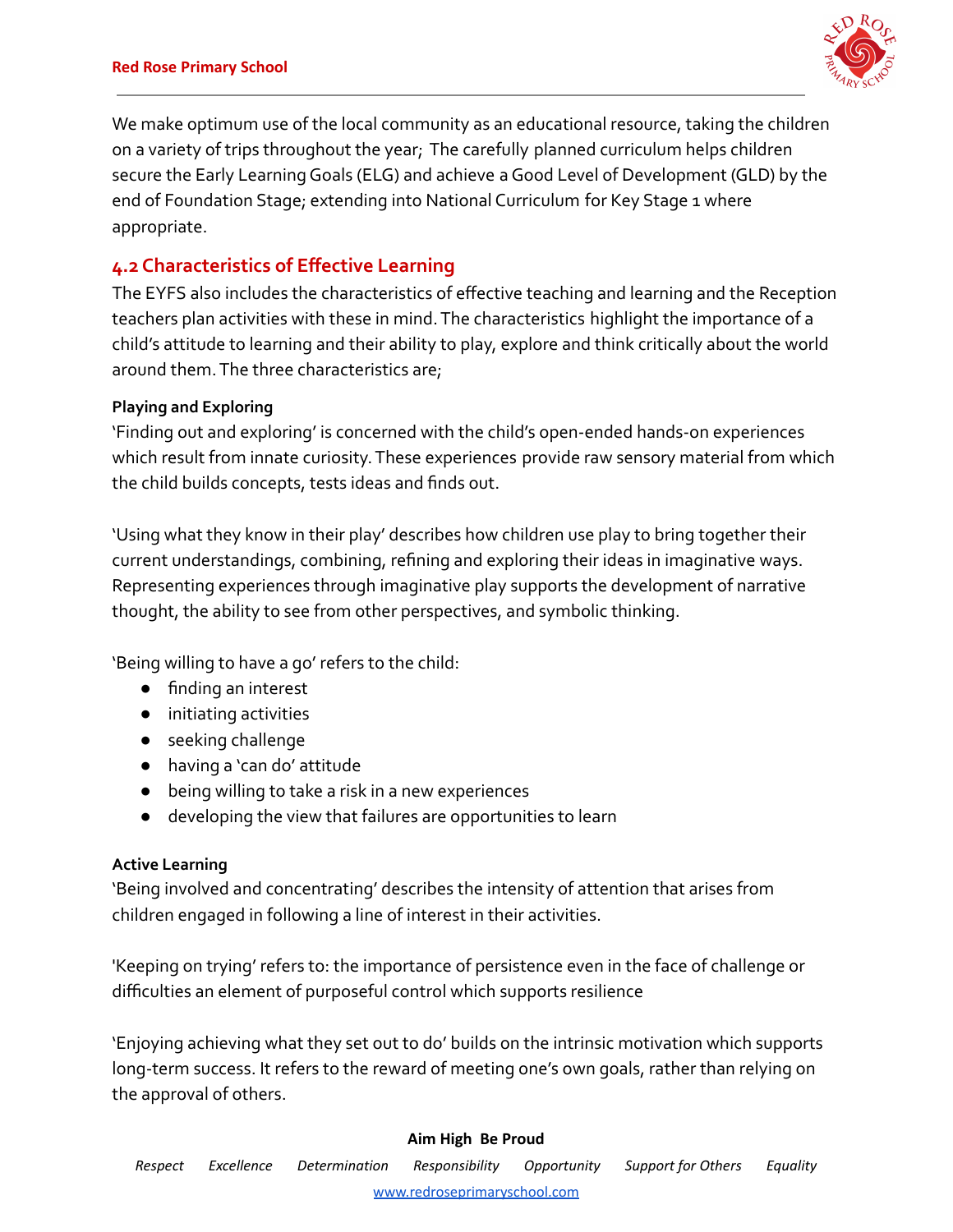

## **Creating and Critical thinking**

'Having their own ideas' covers the critical area of creativity - generating new ideas and approaches in all areas of endeavour. Being inventive allows children to find new problems as they seek challenge, and to explore ways of solving these.

'Using what they already know to learn new things' refers to the way children use narrative and scientific modes of thought to:

- develop and link concepts
- find meaning in sequence, cause and effect
- find meaning in the intentions of others

'Choosing ways to do things and finding new ways' involves children in:

- approaching goal-directed activity in organised ways
- making choices and decisions about how to approach tasks
- planning and monitoring what to do and being able to change strategies

# **4.3 Play**

Learning through play underpins our approach to teaching and learning in the foundation stage. We embrace the fact that young children learn best from activities and experiences that interest and inspire them to learn. In doing so we can provide children with stimulating, active play experiences in which they can explore and develop their learning and to help them make sense of the world. Children have opportunities through their play to think creatively and critically alongside other children as well as indepedently. They are able to practise skills, build upon and revisit prior learning and experiences at their own level and pace. Play gives our children the opportunity to pursue their own interests, inspire those around them and consolidate their understanding and skills. The children learn to adapt, negotiate, communicate, discuss, investigate and ask questions. Our adults take an active role in child-initiated play through observing, modelling and questioning. They teach and extend play whilst developing skills and language.

## **4.4 Enabling Environments**

At Red Rose Primary School we recognise that the environment plays a key role in supporting and extending the children's development. This begins by observing the children and assessing their interests, development and learning, before planning challenging but achievable activities and experiences.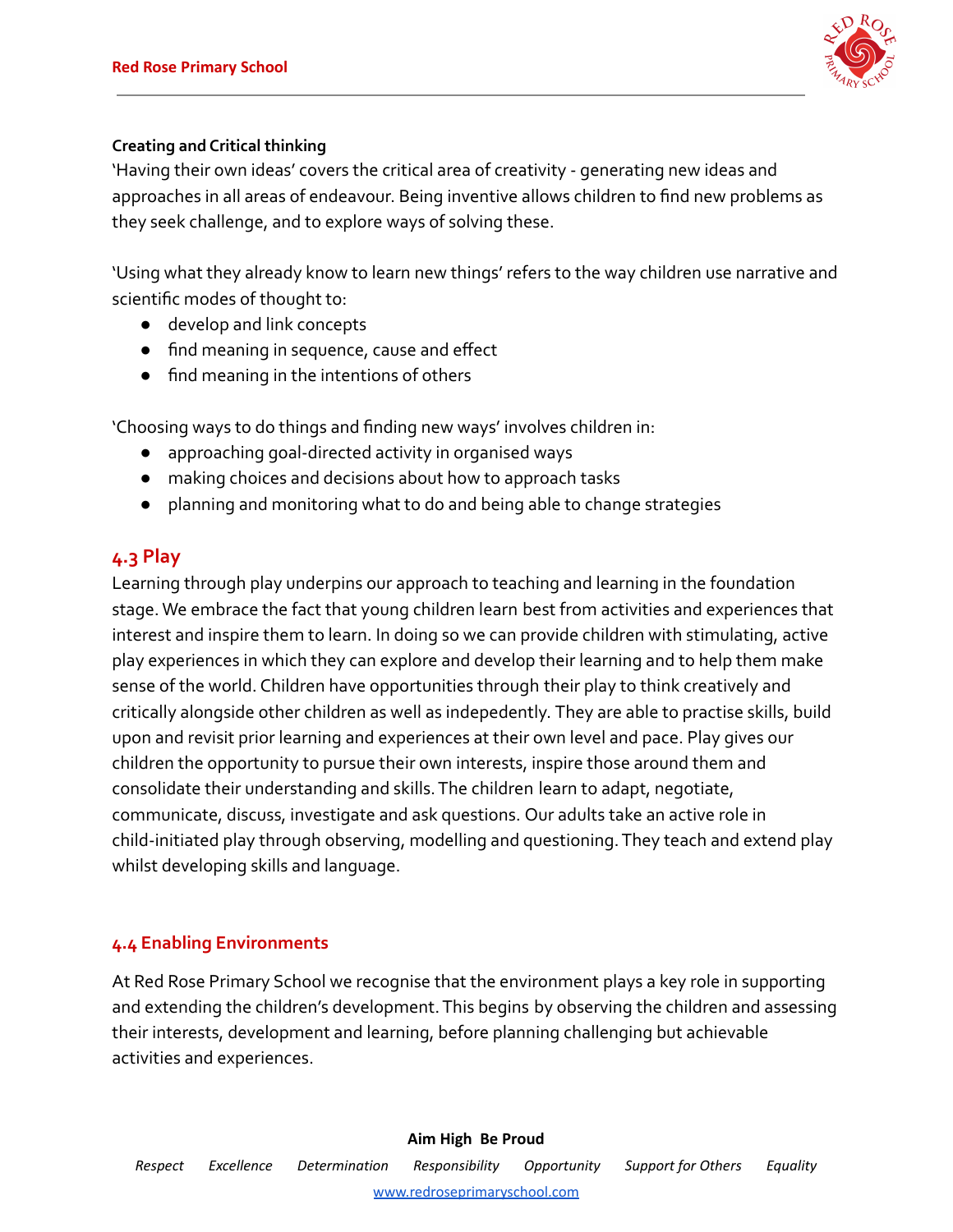

## **The Learning Environment**

Our Foundation Stage has two reception classrooms and a large outdoor classroom. We aim to create an attractive, welcoming and stimulating learning environment which will encourage children to explore, investigate, learn and challenge children through firsthand experience. There are areas in both classrooms where the children can be active or be quiet and rest. The classrooms are set up in learning areas where children are able to find and locate equipment and resources independently. The outdoor classroom offers opportunities for doing things in different ways and on different scales than when indoors. It offers the children the opportunities to explore, use their senses and be physically active.

# **5. Assessment**

At Red Rose Primary, ongoing assessment is an integral part of the learning and development processes. Staff observe pupils to identify their level of achievement, interests and learning styles.

Our assessment depends on us getting to know our children very well. We gather information from a range of sources including observations of the children in play, in adult led activities, through discussions with parents and carers and through talking to the children. We also liaise with feeder nurseries to gain an understanding of the children's starting points, likes and dislikes prior to them starting school. We keep written and photographic evidence to help us build up a picture of children's strengths and achievements and to help us to plan for children's next steps in learning.

Practitioners also take into account observations shared by parents and/or carers. This is all completed on an online learning journey called Tapestry. All practitioners are expected to show an understanding of what the pupils know and can do and what their next steps in learning are. They are regularly expected to discuss this with leaders to ensure we meet the needs of all pupils within the setting and we adapt timetables, the environment and planning to ensure we continue to be ambitious for all pupils.

Within the first 6 weeks that a child starts reception, staff will administer the Reception Baseline Assessment (RBA).

At the end of the EYFS, staff complete the EYFS profile for each child. Pupils are assessed against the 17 early learning goals, indicating whether they are:

- Meeting expected levels of development or,
- Not yet reaching expected levels ('emerging')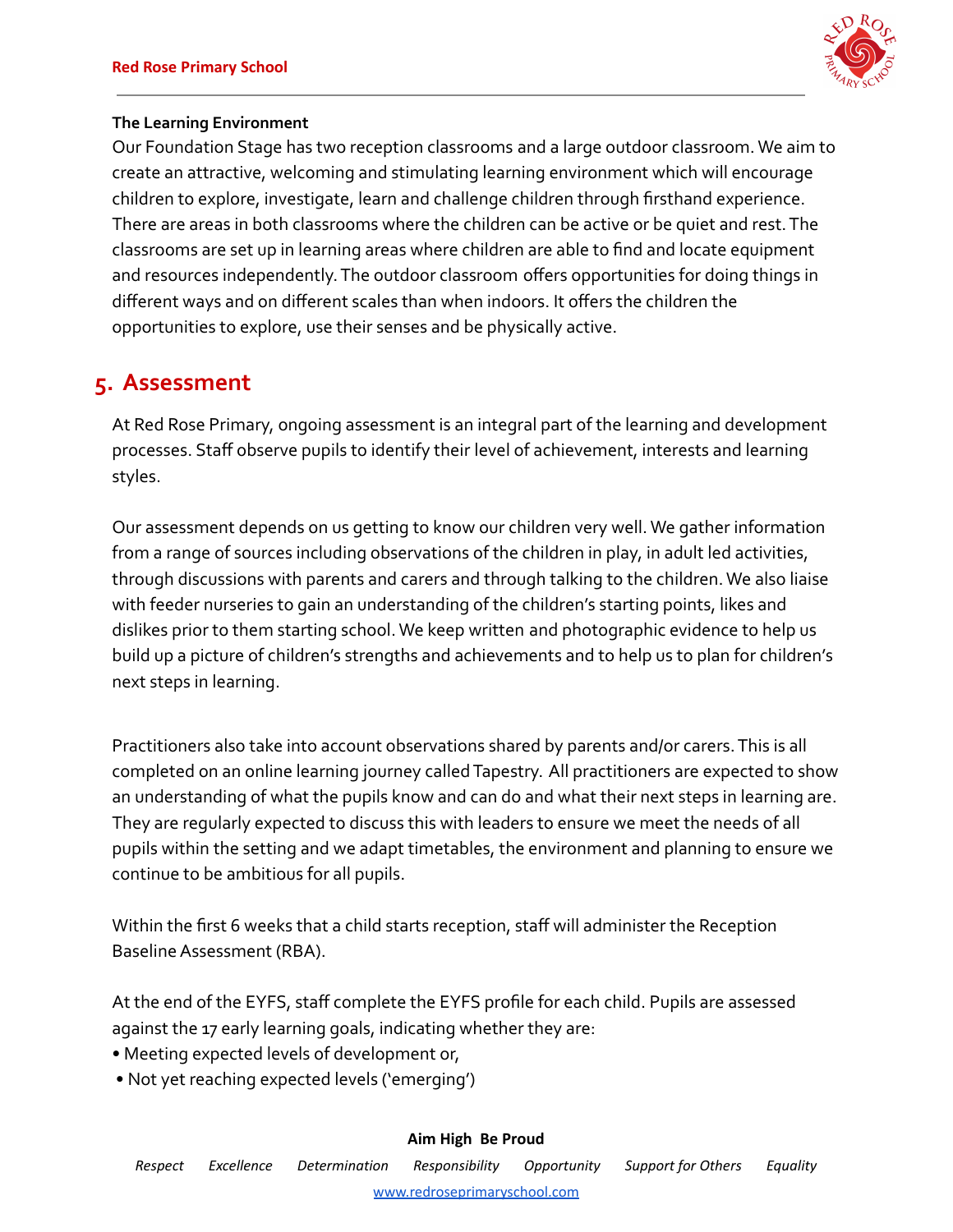

The profile reflects ongoing observations and discussions with parents and/or carers. The results of the profile are then shared with parents and/or carers. The profile is moderated internally and in partnership with other local schools, to ensure consistent assessment judgements. EYFS profile data is submitted to the local authority.

# **6. Positive Relationships**

We recognise that children learn to be strong and independent from secure relationships and aim to develop caring, respectful and professional relationships with the children and their families.

# **6.1 Parents/Carers as Partners**

We understand that parents/carers are the children's first and most enduring educators and we value the contribution they make. We recognise the role that parents have played in educating their children prior to them starting in the EYFS.

We do this through:

- Talking to parents/carers about their child before their child starts school.
- Providing opportunities for the children to visit school and meet their new class teachers during 2 induction sessions in the Summer term.
- Providing school and EYFS brochures containing all relevant information.
- Parents and children are invited to stay for school lunch to sample our food and experience the dining hall environment during the Summer term.
- Inviting all parents/carers to an induction evening during the term before their child starts school;
- We offer workshops to provide parents with an insight into how we teach specific areas of the Early Years Curriculum, detailing ways in which they can support their child's learning at home. These sessions also give parents/carers the opportunity to work with their child in the school environment.
- Offering parents/carers regular opportunities to talk about their child's progress in reception class and allowing access to the children's 'Learning Journey' profiles including continual access to their online 'Learning Journey'.
- Encouraging parents to write comments relating to their child's achievements and interests outside of school on their child's Tapestry online journal.
- Encouraging parents/carers to talk to staff if there are any concerns. In Reception there is a formal meeting for parents during Autumn and Spring term at which the teachers and the parents discuss the child's progress in private.
- Parents receive a report on their child's attainment and progress at the end of each school year.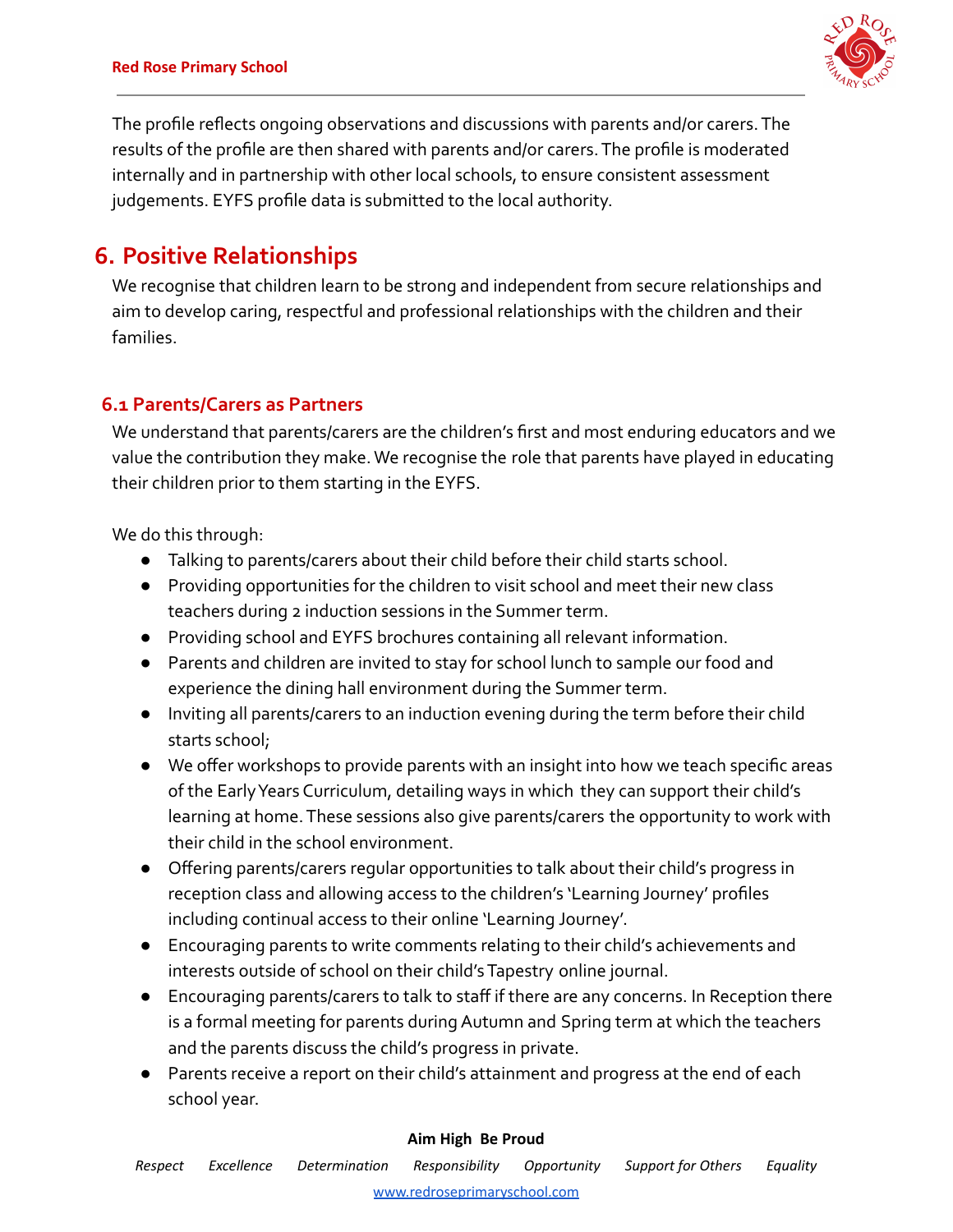

● Arranging a range of activities throughout the year that encourage collaboration between child, school and parents: Class assemblies, Forest school Day, Craft afternoon, Sports Day etc

# **6.2Transition**

All staff involved with the EYFS aim to develop good relationships with all children, interacting positively with them and taking time to listen to them. We have good links with local Nurseries and share information to ensure a smooth transition for our children. The EYFS teachers visit children in their current nursery setting.

At the beginning of the school year new reception children are given staggered entry times to ensure that they have the time to feel welcomed and to support them in exploring their new environment. In reception there is a two week settling in period to ensure that children have the time to become secure and familiar with the new routines before starting school full time. For the first week half of the children attend school in the morning and half of the children in the afternoon. For the second week children attend school for a slightly shorter school day from 9.30am - 2.00pm allowing the children to stay for lunch and experience the dining hall.

At the end of Reception, children have the opportunity to meet with their new teachers in their classrooms prior to starting Year one to support an effective transition. At the end of each school year teachers share their knowledge of each child's personal development and academic achievements, including end of year assessment data, with their next class teacher to ensure that all teachers have a well-rounded picture of the children prior to the new school year.

During children's time in reception a range of shared activities are planned for all classes to help develop children's confidence and to ensure continuity in experiences throughout the foundation stage. Children in reception make use of the whole school facilities, such as the hall, ICT suite, library and playing field for appropriate activities to ensure that children are confident and well prepared for moving around the school and for mixing with older children.Throughout the reception year, when children are ready they are gradually introduced to whole school activities such as assemblies and to using the playground during lunch time.

# **7. Safeguarding and Welfare**

*'Children learn best when they are healthy, safe and secure, when their individual needs are met, and when they have positive relationships with the adults caring for them.*' (DFE, 2021)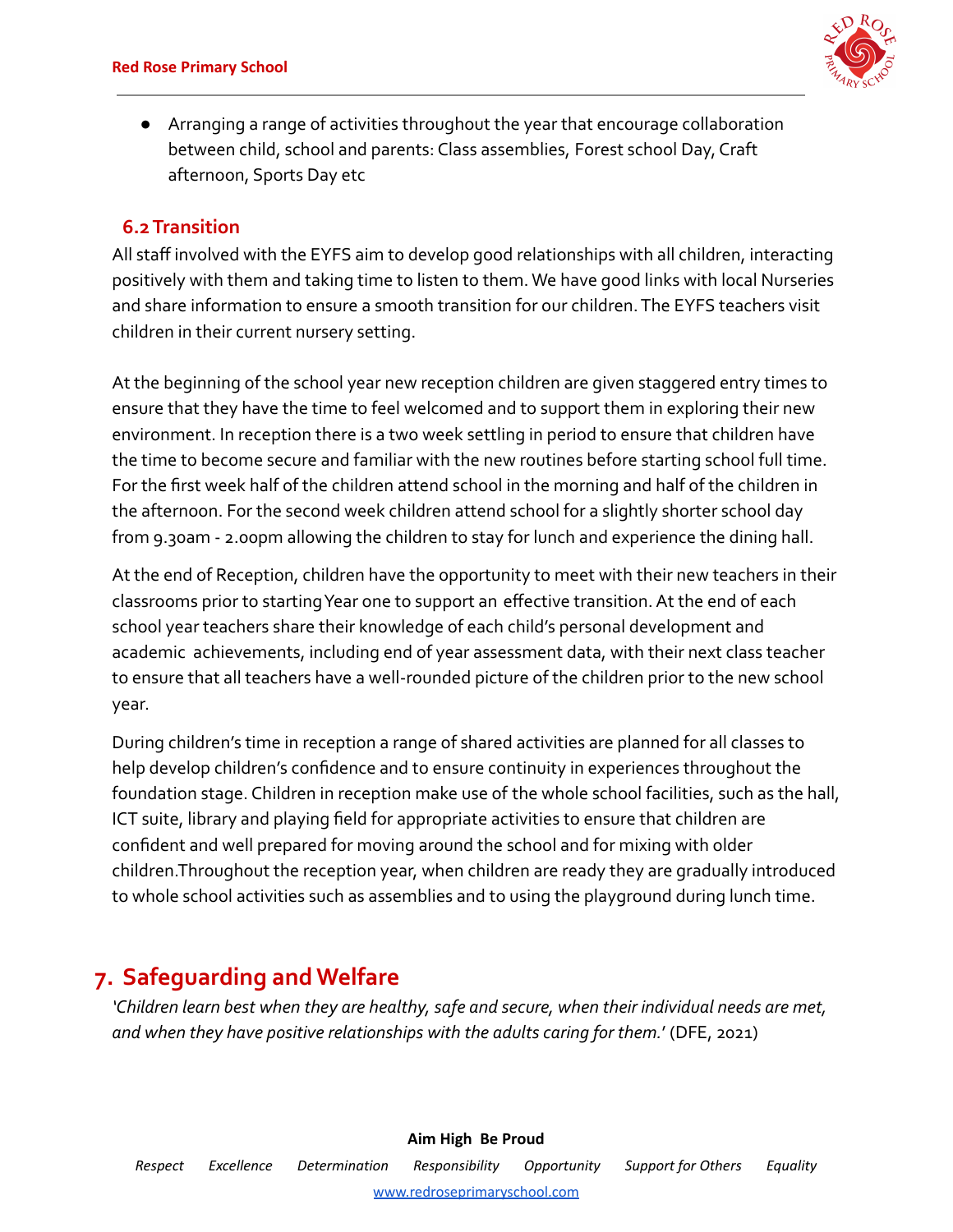

At Red Rose Primary school we follow the safeguarding and welfare requirements detailed in the Early Years Foundation Stage Statutory Guidance (2021) and we adhere to the school's safeguarding policy.

We are a healthy school and our children under 5 receive free milk and all children have access to fresh water and free fruit from a Government scheme. Our Reception children also receive a free school meal that is prepared on the premises or they can choose to bring in a healthy packed lunch.

We promote good oral health, as well as good health in general, in the early years through our curriculum, for example by talking to children about:

- The effects of eating too many sweet things
- The importance of brushing your teeth
- Recognising those foods which are good/bad for your teeth
- •Visit to Dental surgery or visit from a Dentist to minimise anxiety about visiting the Dentist

We also teach E-safety across our EYFS in age appropriate ways.

We have put in place medical plans and First Aid procedures for children who require ongoing medication and accidents are recorded. We also use CPOMs to record other safeguarding issues and concerns. This system enables staff to securely record any issues and notifies and alerts the Safeguarding Leads. Information is securely stored and provides an accurate chronology of events. All areas, including outside, are checked daily and risk assessments are completed regularly for these areas and also for every educational visit.

# **Wellbeing**

As part of our daily routine, children are encouraged to use an interactive display focusing on emotions. They find their photograph and choose whether to place it beside happy, sad, tired, worried, unwell, upset or angry. This tool has been introduced to promote positive discussion of our emotions and to provide children with a tool to communicate their feelings, perhaps before having the language to do so. Children can move their photograph throughout the day and can use this strategy to let the adults know if something is wrong.

We understand that we are required to;

- promote the welfare of children.
- promote good health, preventing the spread of infection and taking appropriate action when children are ill.
- manage behaviour effectively in a manner appropriate for the children's stage of development and individual needs.